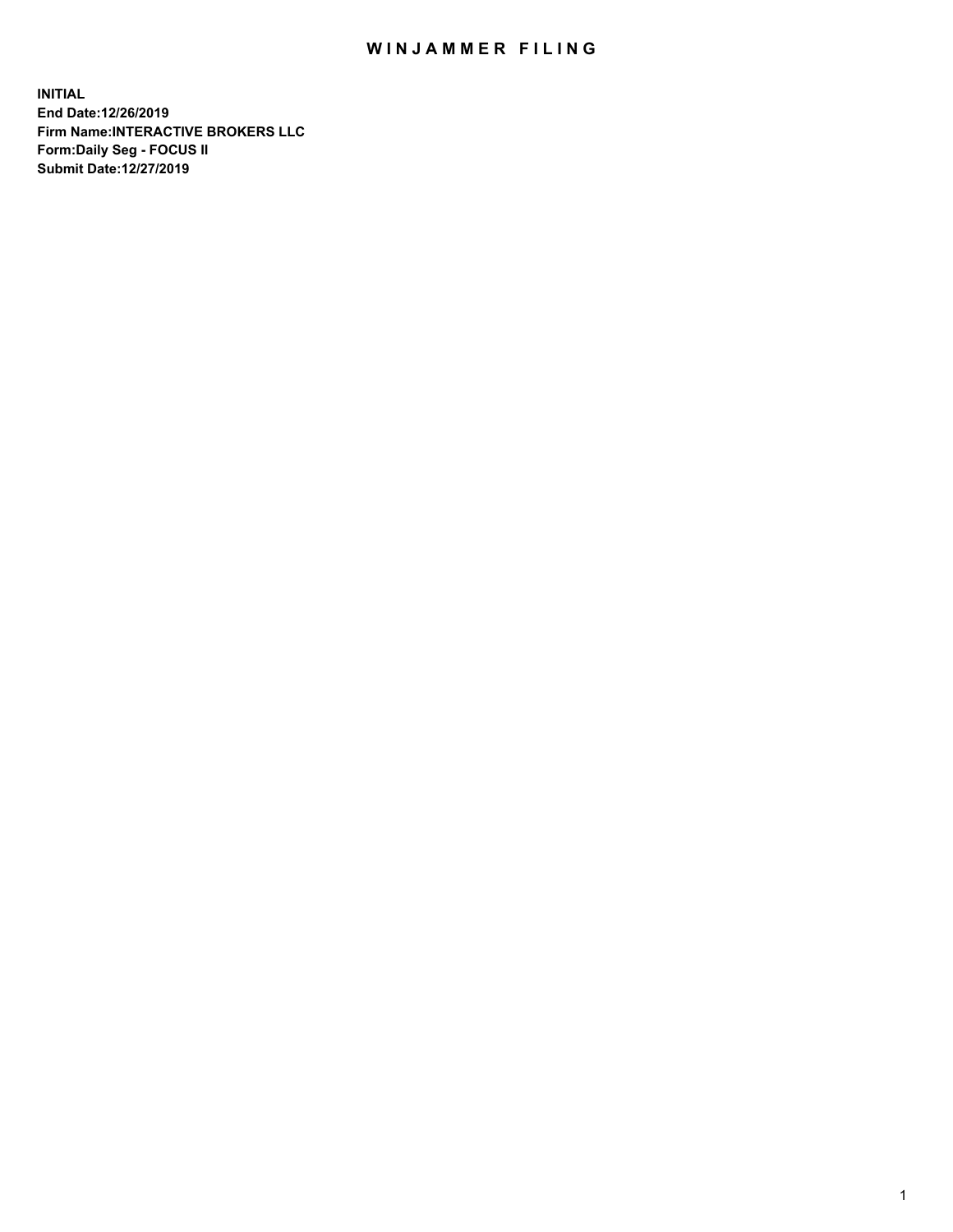**INITIAL End Date:12/26/2019 Firm Name:INTERACTIVE BROKERS LLC Form:Daily Seg - FOCUS II Submit Date:12/27/2019 Daily Segregation - Cover Page**

| Name of Company                                                                                                                                                                                                                                                                                                                | <b>INTERACTIVE BROKERS LLC</b>                                                                  |
|--------------------------------------------------------------------------------------------------------------------------------------------------------------------------------------------------------------------------------------------------------------------------------------------------------------------------------|-------------------------------------------------------------------------------------------------|
| <b>Contact Name</b>                                                                                                                                                                                                                                                                                                            | James Menicucci                                                                                 |
| <b>Contact Phone Number</b>                                                                                                                                                                                                                                                                                                    | 203-618-8085                                                                                    |
| <b>Contact Email Address</b>                                                                                                                                                                                                                                                                                                   | jmenicucci@interactivebrokers.c<br>om                                                           |
| FCM's Customer Segregated Funds Residual Interest Target (choose one):<br>a. Minimum dollar amount: ; or<br>b. Minimum percentage of customer segregated funds required:%; or<br>c. Dollar amount range between: and; or<br>d. Percentage range of customer segregated funds required between:% and%.                          | $\overline{\mathbf{0}}$<br>$\overline{\mathbf{0}}$<br>155,000,000 245,000,000<br>0 <sub>0</sub> |
| FCM's Customer Secured Amount Funds Residual Interest Target (choose one):<br>a. Minimum dollar amount: ; or<br>b. Minimum percentage of customer secured funds required:% ; or<br>c. Dollar amount range between: and; or<br>d. Percentage range of customer secured funds required between:% and%.                           | $\overline{\mathbf{0}}$<br>$\overline{\mathbf{0}}$<br>80,000,000 120,000,000<br>0 <sub>0</sub>  |
| FCM's Cleared Swaps Customer Collateral Residual Interest Target (choose one):<br>a. Minimum dollar amount: ; or<br>b. Minimum percentage of cleared swaps customer collateral required:% ; or<br>c. Dollar amount range between: and; or<br>d. Percentage range of cleared swaps customer collateral required between:% and%. | $\overline{\mathbf{0}}$<br>$\underline{\mathbf{0}}$<br>0 <sub>0</sub><br>0 <sub>0</sub>         |

Attach supporting documents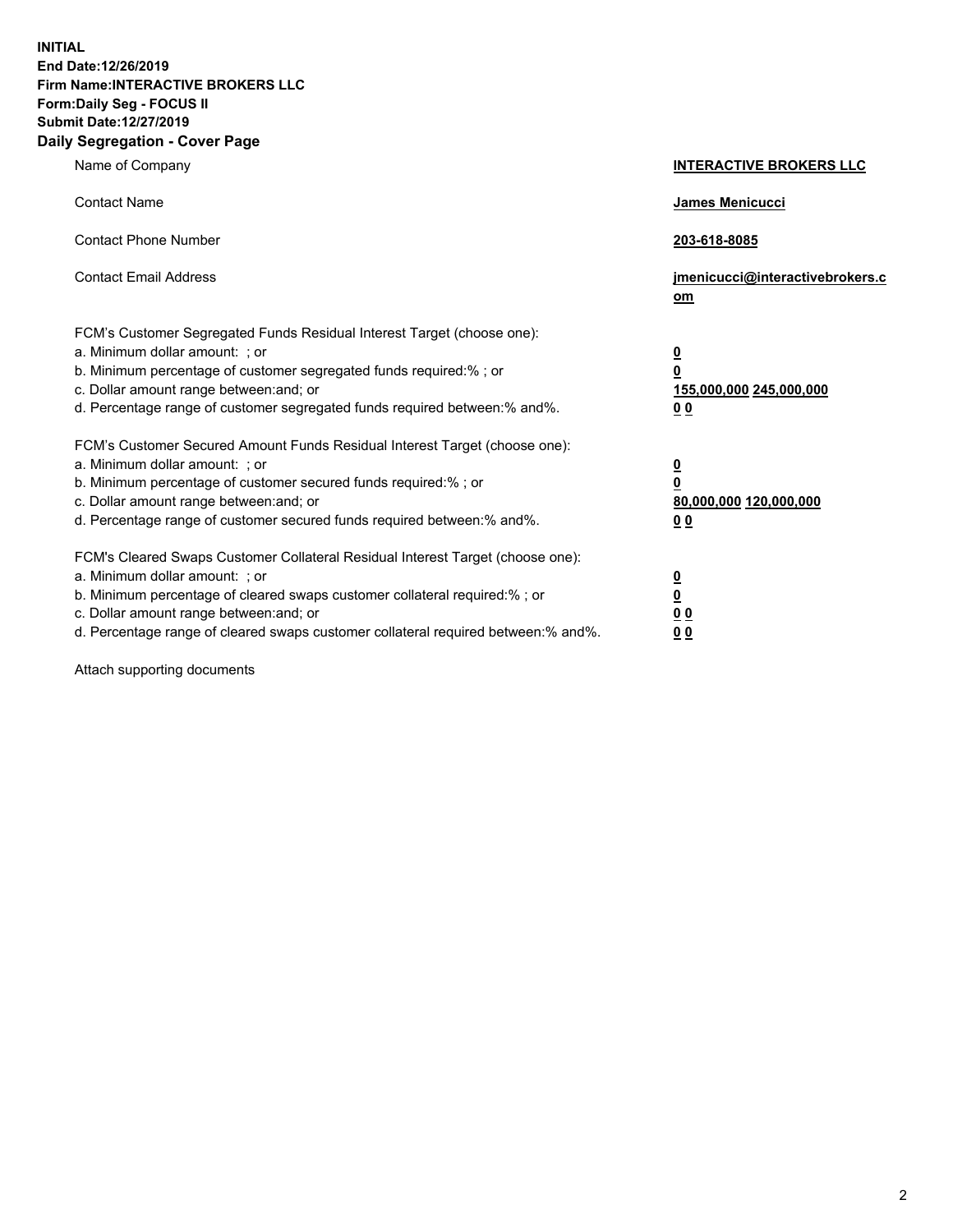## **INITIAL End Date:12/26/2019 Firm Name:INTERACTIVE BROKERS LLC Form:Daily Seg - FOCUS II Submit Date:12/27/2019 Daily Segregation - Secured Amounts**

|     | Daily Segregation - Secured Alliounts                                                       |                                   |
|-----|---------------------------------------------------------------------------------------------|-----------------------------------|
|     | Foreign Futures and Foreign Options Secured Amounts                                         |                                   |
|     | Amount required to be set aside pursuant to law, rule or regulation of a foreign            | $0$ [7305]                        |
|     | government or a rule of a self-regulatory organization authorized thereunder                |                                   |
| 1.  | Net ledger balance - Foreign Futures and Foreign Option Trading - All Customers             |                                   |
|     | A. Cash                                                                                     | 508,152,086 [7315]                |
|     | B. Securities (at market)                                                                   | $0$ [7317]                        |
| 2.  | Net unrealized profit (loss) in open futures contracts traded on a foreign board of trade   | 3,288,614 [7325]                  |
| 3.  | Exchange traded options                                                                     |                                   |
|     | a. Market value of open option contracts purchased on a foreign board of trade              | 157,985 [7335]                    |
|     | b. Market value of open contracts granted (sold) on a foreign board of trade                | -246,915 [7337]                   |
| 4.  | Net equity (deficit) (add lines 1.2. and 3.)                                                | 511,351,770 [7345]                |
| 5.  | Account liquidating to a deficit and account with a debit balances - gross amount           | 3,088 [7351]                      |
|     | Less: amount offset by customer owned securities                                            | 0 [7352] 3,088 [7354]             |
| 6.  | Amount required to be set aside as the secured amount - Net Liquidating Equity              | 511,354,858 [7355]                |
|     | Method (add lines 4 and 5)                                                                  |                                   |
| 7.  | Greater of amount required to be set aside pursuant to foreign jurisdiction (above) or line | 511,354,858 [7360]                |
|     | 6.                                                                                          |                                   |
|     | FUNDS DEPOSITED IN SEPARATE REGULATION 30.7 ACCOUNTS                                        |                                   |
| 1.  | Cash in banks                                                                               |                                   |
|     | A. Banks located in the United States                                                       | 52,028,936 [7500]                 |
|     | B. Other banks qualified under Regulation 30.7                                              | 0 [7520] 52,028,936 [7530]        |
| 2.  | Securities                                                                                  |                                   |
|     | A. In safekeeping with banks located in the United States                                   | 490,390,430 [7540]                |
|     | B. In safekeeping with other banks qualified under Regulation 30.7                          | 0 [7560] 490,390,430 [7570]       |
| 3.  | Equities with registered futures commission merchants                                       |                                   |
|     | A. Cash                                                                                     | $0$ [7580]                        |
|     | <b>B.</b> Securities                                                                        | $0$ [7590]                        |
|     | C. Unrealized gain (loss) on open futures contracts                                         | $0$ [7600]                        |
|     | D. Value of long option contracts                                                           | $0$ [7610]                        |
|     | E. Value of short option contracts                                                          | 0 [7615] 0 [7620]                 |
| 4.  | Amounts held by clearing organizations of foreign boards of trade                           |                                   |
|     | A. Cash                                                                                     | $0$ [7640]                        |
|     | <b>B.</b> Securities                                                                        | $0$ [7650]                        |
|     | C. Amount due to (from) clearing organization - daily variation                             | $0$ [7660]                        |
|     | D. Value of long option contracts                                                           | $0$ [7670]                        |
|     | E. Value of short option contracts                                                          | 0 [7675] 0 [7680]                 |
| 5.  | Amounts held by members of foreign boards of trade                                          |                                   |
|     | A. Cash                                                                                     | 94,450,741 [7700]                 |
|     | <b>B.</b> Securities                                                                        | $0$ [7710]                        |
|     | C. Unrealized gain (loss) on open futures contracts                                         | -414,605 <sup>[7720]</sup>        |
|     | D. Value of long option contracts                                                           | 157,985 [7730]                    |
|     | E. Value of short option contracts                                                          | -246,915 [7735] 93,947,206 [7740] |
| 6.  | Amounts with other depositories designated by a foreign board of trade                      | $0$ [7760]                        |
| 7.  | Segregated funds on hand                                                                    | $0$ [7765]                        |
| 8.  | Total funds in separate section 30.7 accounts                                               | 636,366,572 [7770]                |
| 9.  | Excess (deficiency) Set Aside for Secured Amount (subtract line 7 Secured Statement         | 125,011,714 [7380]                |
|     | Page 1 from Line 8)                                                                         |                                   |
| 10. | Management Target Amount for Excess funds in separate section 30.7 accounts                 | 80,000,000 [7780]                 |
| 11. | Excess (deficiency) funds in separate 30.7 accounts over (under) Management Target          | 45,011,714 [7785]                 |
|     |                                                                                             |                                   |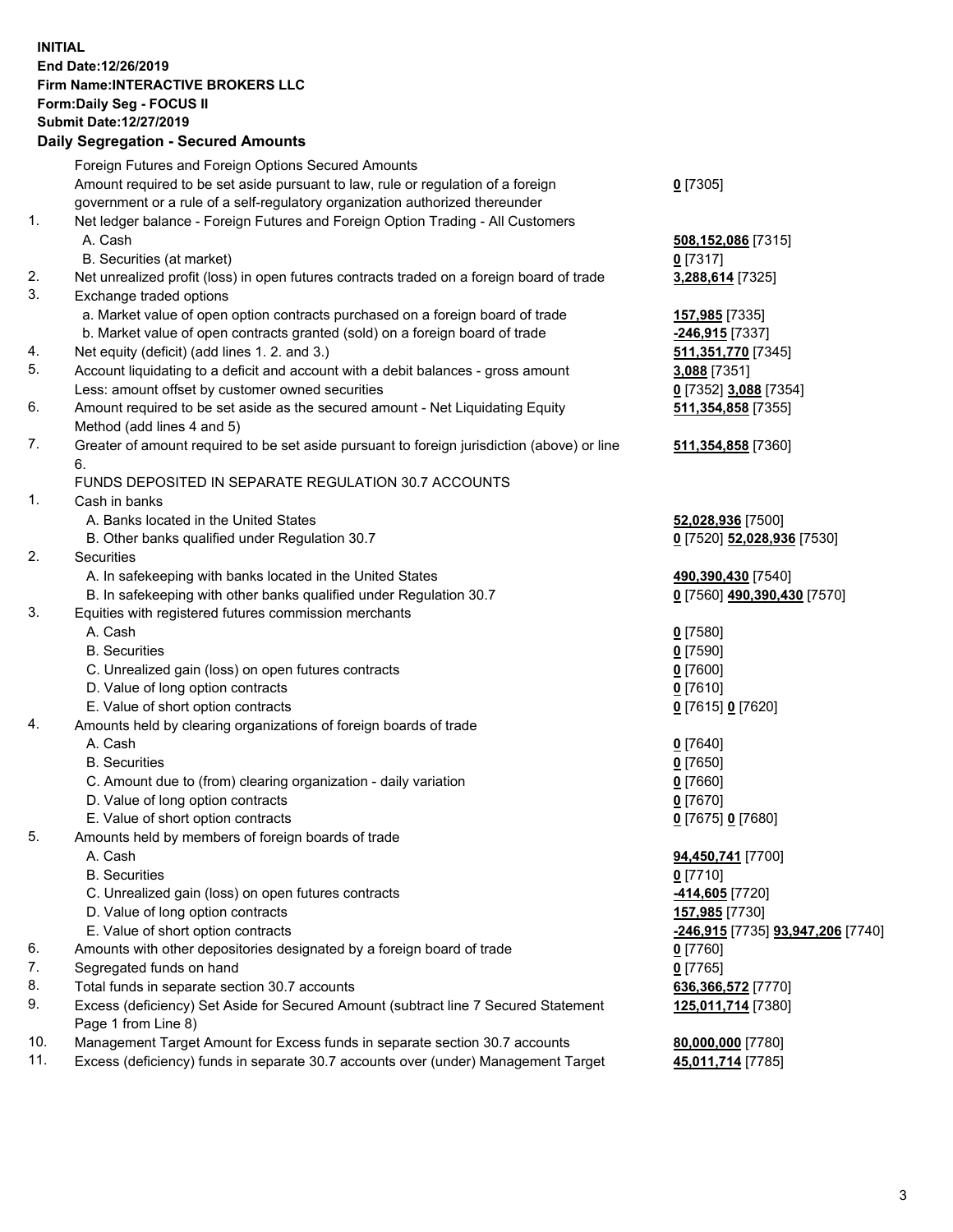**INITIAL End Date:12/26/2019 Firm Name:INTERACTIVE BROKERS LLC Form:Daily Seg - FOCUS II Submit Date:12/27/2019 Daily Segregation - Segregation Statement** SEGREGATION REQUIREMENTS(Section 4d(2) of the CEAct) 1. Net ledger balance A. Cash **4,066,914,726** [7010] B. Securities (at market) **0** [7020] 2. Net unrealized profit (loss) in open futures contracts traded on a contract market **77,860,929** [7030] 3. Exchange traded options A. Add market value of open option contracts purchased on a contract market **161,594,409** [7032] B. Deduct market value of open option contracts granted (sold) on a contract market **-185,865,033** [7033] 4. Net equity (deficit) (add lines 1, 2 and 3) **4,120,505,031** [7040] 5. Accounts liquidating to a deficit and accounts with debit balances - gross amount **951,855** [7045] Less: amount offset by customer securities **0** [7047] **951,855** [7050] 6. Amount required to be segregated (add lines 4 and 5) **4,121,456,886** [7060] FUNDS IN SEGREGATED ACCOUNTS 7. Deposited in segregated funds bank accounts A. Cash **1,038,000,316** [7070] B. Securities representing investments of customers' funds (at market) **1,999,563,240** [7080] C. Securities held for particular customers or option customers in lieu of cash (at market) **0** [7090] 8. Margins on deposit with derivatives clearing organizations of contract markets A. Cash **3,122,389** [7100] B. Securities representing investments of customers' funds (at market) **1,303,761,818** [7110] C. Securities held for particular customers or option customers in lieu of cash (at market) **0** [7120] 9. Net settlement from (to) derivatives clearing organizations of contract markets **1,797,933** [7130] 10. Exchange traded options A. Value of open long option contracts **161,927,096** [7132] B. Value of open short option contracts **-186,311,177** [7133] 11. Net equities with other FCMs A. Net liquidating equity **0** [7140] B. Securities representing investments of customers' funds (at market) **0** [7160] C. Securities held for particular customers or option customers in lieu of cash (at market) **0** [7170] 12. Segregated funds on hand **0** [7150] 13. Total amount in segregation (add lines 7 through 12) **4,321,861,615** [7180] 14. Excess (deficiency) funds in segregation (subtract line 6 from line 13) **200,404,729** [7190] 15. Management Target Amount for Excess funds in segregation **155,000,000** [7194]

16. Excess (deficiency) funds in segregation over (under) Management Target Amount Excess

**45,404,729** [7198]